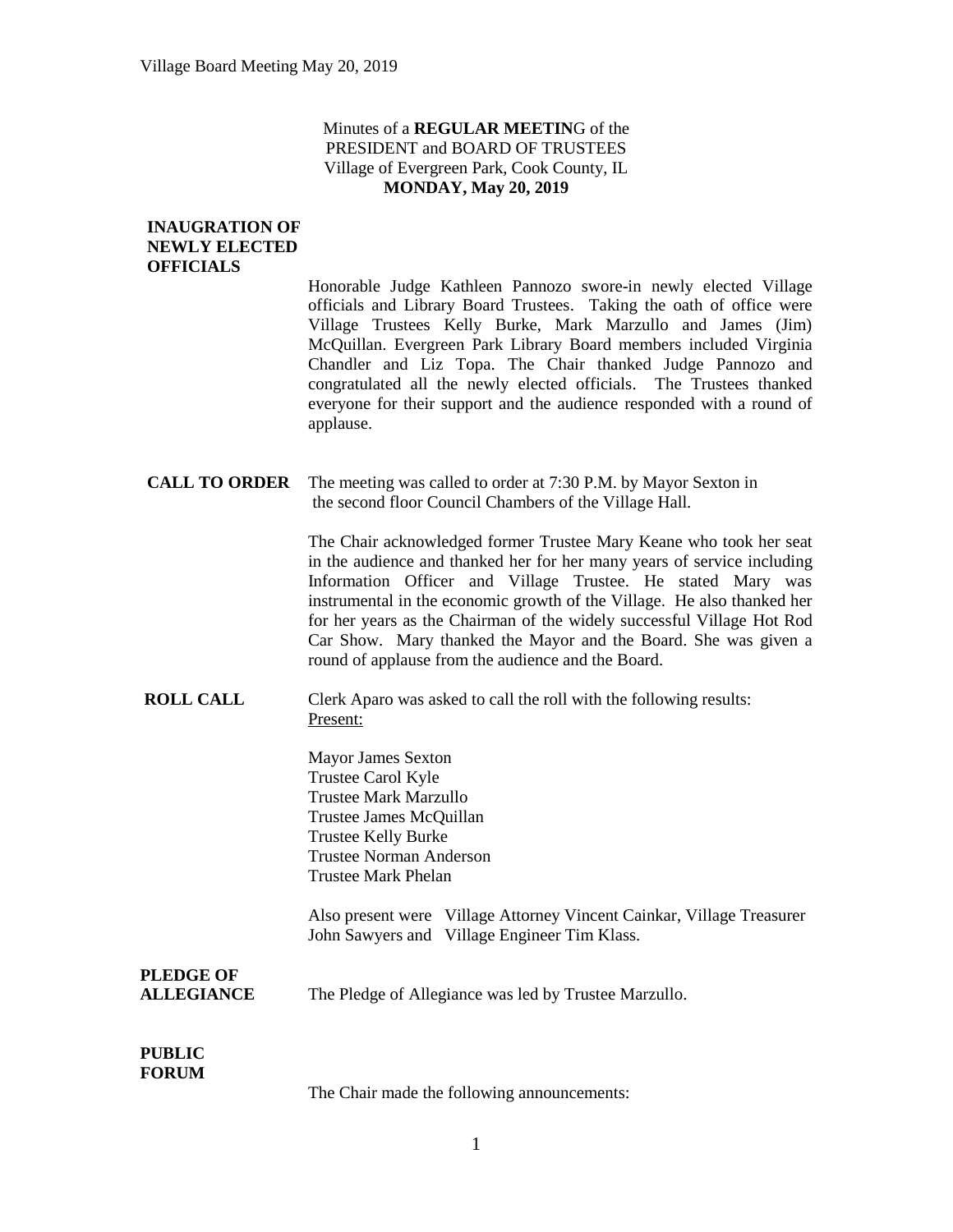- 1. The Chair thanked Meijers for their generous donation of \$5,000 in food cards to the EP Food Pantry and the EP Post Office for their substantial food drive donations.
- 2. Commendations to Evergreen Park Police Officer Foran and Officer Graal for their work on a traffic stop in which resulted in 166 grams of heroin and 482 grams of marijuana were seized.
- 3. Special thanks to Mike Knieps of S/W Department for diligence regarding mosquito abatement. The Chair warned everyone to take necessary precautions to avoid West Nile virus.
- 4. Animal licenses are due June 1, 2019.
- 5. Farmer's Market has begun and runs every Thursday from now until October 24, 2019.
- 6. On Wednesday, May 22, 2019 the Evergreen Park Fire Department is hold their  $12<sup>th</sup>$  annual Kids Health Fair at the fire station, 9000 S. Kedzie from 3:30 to 6: 30 pm.
- 7. The Village Hall will be closed in observance of Memorial Day on Monday, May 27, 2019. Normal hours resume Tuesday, May 28, 2019.
- 8. Summer concerts begin June 2, 2019 at Circle Park-  $97<sup>th</sup>$  & Homan with the talented 60 piece band, *Encore* at 6:00 p.m.
- 9. Driving range is open at the 50 acre park. Check the website for spring hours.
- 10. Farmer's Market has begun and runs every Thursday from now until October 24, 2019.
- 11. The Annual 5k Run is Saturday, June 29th, 2019 at Klein Park. Registration is 7:30 a.m. to 8:15 a.m. the run begins at 8:30 a.m.
- 12. Animal Licenses are due by May 31, 2019. Penalty applies on June 1, 2019.
- 13. Recreation Department Candlelight Theatre directed by Glenn Pniewski, will perform "The Lullaby of Broadway" at the Senior Center. The musical revue takes place on June  $7-9$ <sup>th.</sup> Tickets are available at the Community Center. The Chair encouraged everyone to attend and see our local talent.
- 14. Sunday, June 9, 2019 from 6-8 p.m. the summer concert at Klein Park -  $97<sup>th</sup>$  & Homan features the Southwest Community Bank comprised of 65 talented neighborhood musicians.
- 15. Wednesday, June 12, 2091 from 10 a.m. to 2 p.m. the  $6<sup>th</sup>$  Annual Senior Health Fair will be held at Evergreen Park Fire House – 9000 S. Kedzie. Free health screenings, fun actives and more are planned. This is open to seniors and their caregivers.
- 16. The 31st Annual Day in the Park is Saturday, June 29, 2019, 11:30 a.m. – 9:00 pm at the Community Center.
- 17. The  $51<sup>st</sup>$  Annual Independence Day Parade is Wednesday, July 3, 2019 at 6:30 p.m. Fireworks at dusk at Duffy Park  $92<sup>nd</sup>$  and Millard. Rain date for fireworks is Friday July 5, 2019.

**OPEN PUBLIC AUDIENCE NONE.**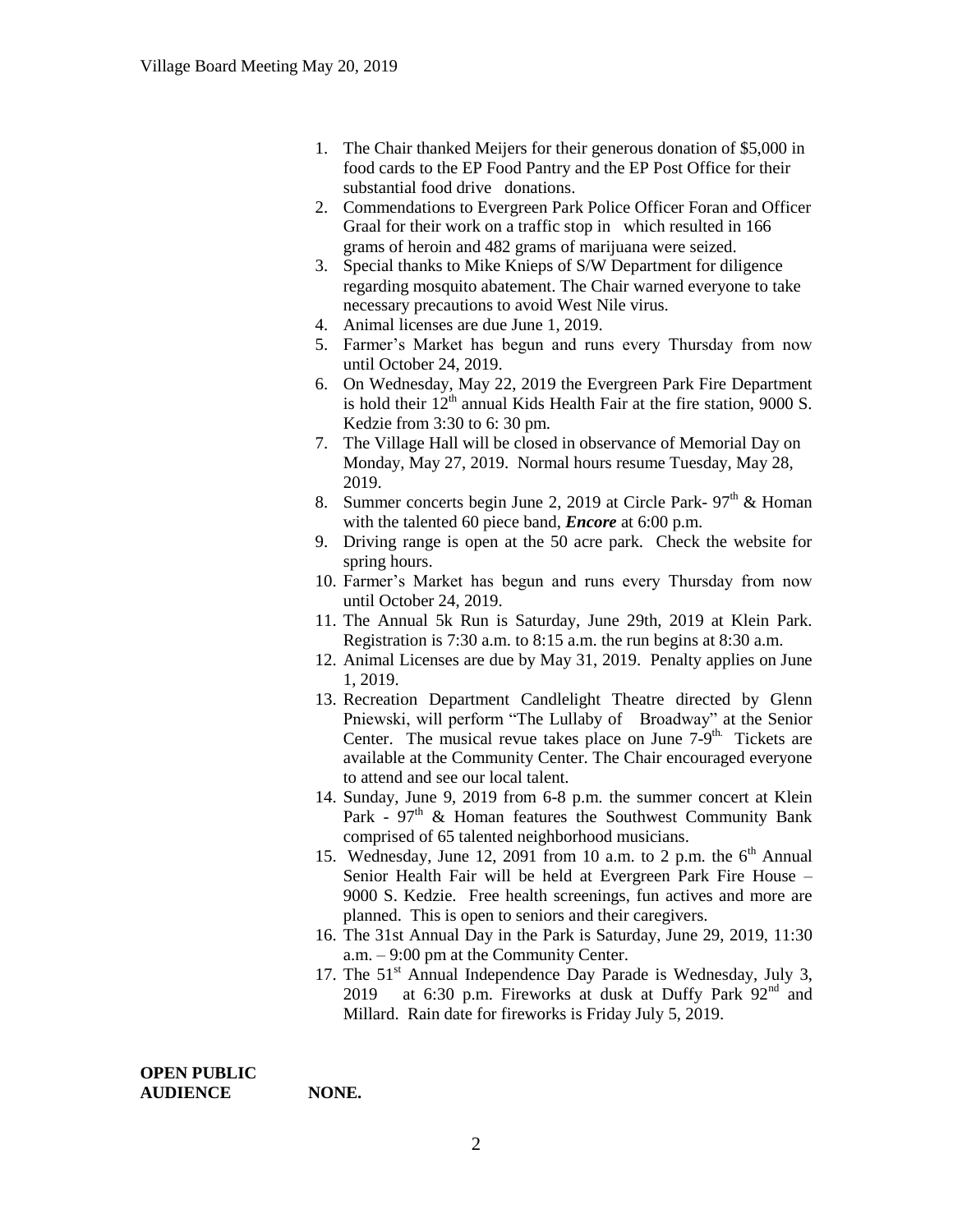## **REGULAR**

**AGENDA** Motion by Trustee Phelan second by Trustee Kyle to waive reading of the minutes of the May 6, 2019 Regular Meeting of the President and Board of Trustees and approved as presented was passed by unanimous voice vote and so ordered by the Chair.

## **RESOLUTION**

**NO. 14-2019** Motion by Trustee Marzullo second by Trustee McQuillan, to approve **Resolution NO. 14-2019** with expenditures of the General Corporate Fund of \$265,294.53 and Water Management Fund \$283,020.41 and the 95<sup>th</sup> Street TIF Fund, \$ 24,349.00 and the Capital Improvement Fund, \$ 63,603.03 and Street Bond Fund, \$ 104,750.00 for a total of \$ 740,416.97. Upon roll call, voting YES: Trustees Kyle, Marzullo, McQuillan, Burke, Anderson, and Phelan; voting NO: NONE. The motion was passed and so ordered by the Chair.

### **VILLAGE TREASURER'S REPORT**

Motion by Trustee Marzullo second by Trustee Anderson to accept for file and information the Village Treasurer's report for **April 2019** in the amount of \$ 7,344,916.39 in the general fund and \$ 3,969,814.25 in the Sewer and Water Fund. The motion was passed by unanimous voice vote and so ordered by the Chair.

## **BUSINESS CERTIFICATES** NONE.

# **2019-2020**

**APPOINTMENTS** Motion by Trustee Kyle second by Trustee Phelan to approve the 2019- 2020 one year appointments to Boards and Commissions as recommended by the Mayor and to approve Special Police Officers and Auxiliary Police Officers as recommended by Police Chief Saunders.

> Clerk Aparo read the list of appointments. Mayor Sexton stated this is the first time in 38 years Mr. Dennis Duffy, our Recreation Director is not on the list. The Chair received a beautiful letter from Mr. Duffy who is retiring. He thanked Mr. Duffy for all his work and dedication. He also thanked Mrs. Nancy Duffy, in the audience for her support.

> The Chair thanked all the families of all the elected people and the Department heads for their understanding of a life involving service to the community. Mr. Duffy was given applause and a standing ovation from the Board and the audience. Upon roll call voting YES: Trustees Marzullo, Burke, Anderson, Phelan, McQuillan; voting NO Trustee Kyle: NONE. The Motion was passed and so ordered by the Chair.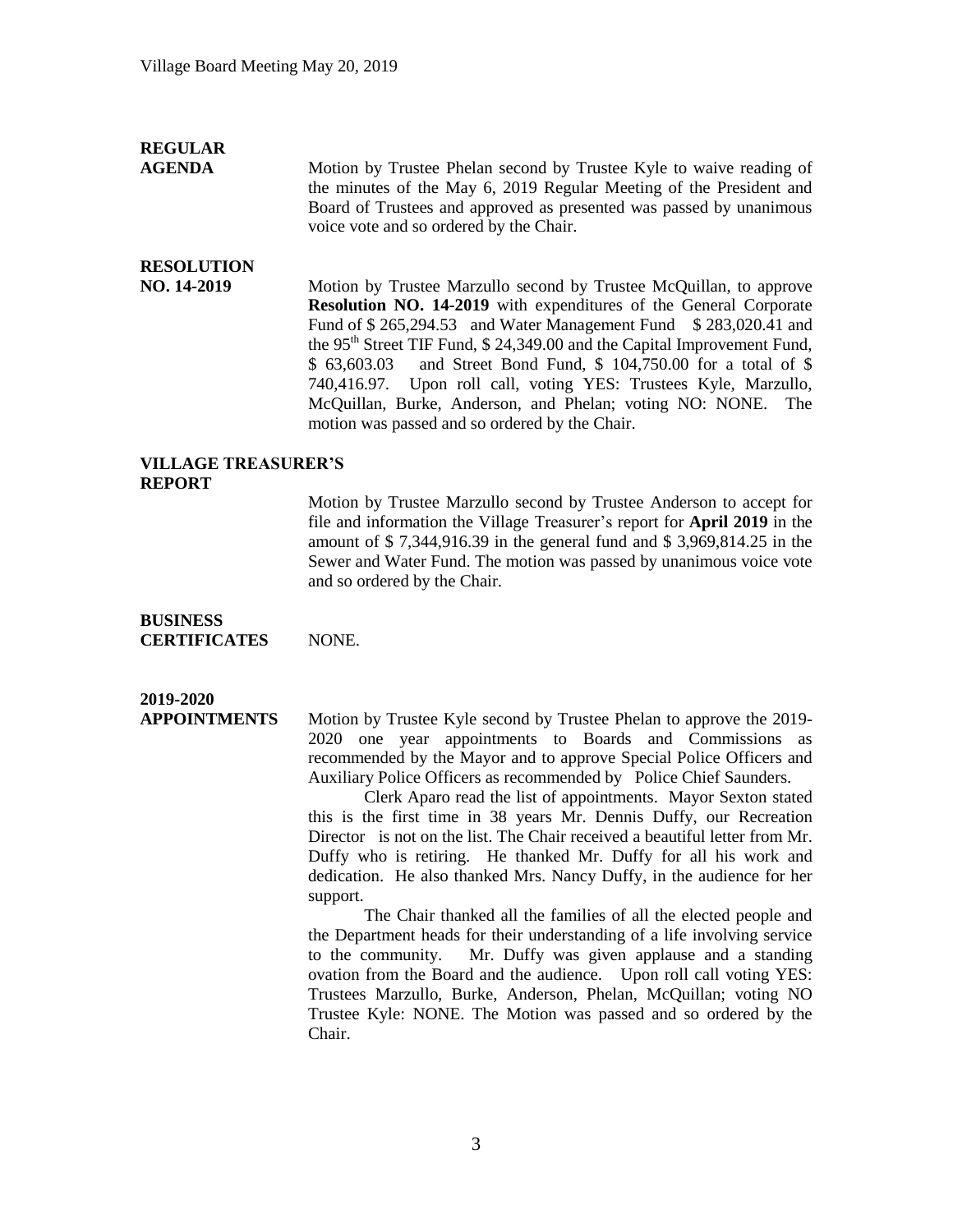| <b>ORDINANCE</b>  |                                                                           |
|-------------------|---------------------------------------------------------------------------|
| NO.11-2019        | Motion by Trustee Marzullo second by Trustee McQuillan to approve         |
|                   | ORDINANCE NO. 11-2019, "AN ORDINANCE OF THE                               |
|                   | VILLAGE OF EVERGREEN PARK APPROVING THE OPTION                            |
|                   | AND GROUND LEASE AGREEMENT WITH CROWN CASTLE                              |
|                   | TOWERS 06-2 LLC FOR THE CELLULAR TOWER AT YUKICH                          |
|                   | FIELD." The Chair noted the fee is \$1,700 per month. Upon roll call      |
|                   | voting YES: Trustees McQuillan, Burke, Anderson, Phelan, Kyle and         |
|                   | Marzullo; voting NO: NONE. The Motion was passed and so ordered by        |
|                   | the Chair.                                                                |
| <b>ORDINANCE</b>  |                                                                           |
| NO.12-2019        | Motion by Trustee Phelan second by Trustee Marzullo to approve            |
|                   | <b>ORDINANCE NO. 12-2019, ' AN ORDINANCE APPROVING THE</b>                |
|                   | CLASS 8 INCENTIVE CLASSIFICATION FOR THE REAL                             |
|                   | ESTATE LOCATED AT 9710 SOUTH WESTERN AVENUE,                              |
|                   | EVERGREEN PARK, COOK COUNTY, ILLINOIS (PIN 24-12-                         |
|                   | 236-011-0000)." Upon roll call voting YES: Trustees Burke, Anderson,      |
|                   | Phelan, Kyle, Marzullo and McQuillan; voting NO: NONE. The Motion         |
|                   | was passed and so ordered by the Chair.                                   |
| <b>COLLECTIVE</b> |                                                                           |
| <b>BARGAINING</b> |                                                                           |
| <b>ARGREEMENT</b> | The Chair noted this is the Evergreen Park Police Sergeants contract      |
|                   | and it will not be voted on tonight. There is no problem but a letter of  |
|                   | finality is required. It will be presented at the next Board meeting.     |
|                   |                                                                           |
| <b>ENGINEER'S</b> |                                                                           |
| <b>REPORT</b>     | The Engineer had no report.                                               |
|                   |                                                                           |
| <b>ATTORNEY'S</b> |                                                                           |
| <b>REPORT</b>     | The Attorney had no report.                                               |
|                   |                                                                           |
| <b>BIDS</b>       | Motion by Trustee Kyle second by Trustee Anderson to approve PW           |
|                   | Director Lorenz's request to solicit bids for the 50/50 sidewalk program. |
|                   | Upon roll call voting YES: Trustees Anderson, Phelan, Kyle, Marzullo,     |
|                   | McQuillan and Burke; voting NO: NONE. The Motion was passed and           |
|                   | so ordered by the Chair.                                                  |
|                   |                                                                           |
|                   | Motion by Trustee Phelan second by Trustee Kyle to approve the PW         |
|                   | Director Lorenz's request to solicit bids for the 2019 Asphalt Patch      |
|                   | Program. The Chair noted this is from Cook County Commissioners           |
|                   | Daley and Moore and approximately \$300,000 is expected for this          |
|                   | project. Upon roll call voting YES: Trustees, Phelan, Kyle, Marzullo,     |
|                   | McQuillan, Burke and Anderson; voting NO: NONE. The Motion was            |
|                   | passed and so ordered by the Chair.                                       |
|                   |                                                                           |
|                   |                                                                           |

**MISC.** NONE.